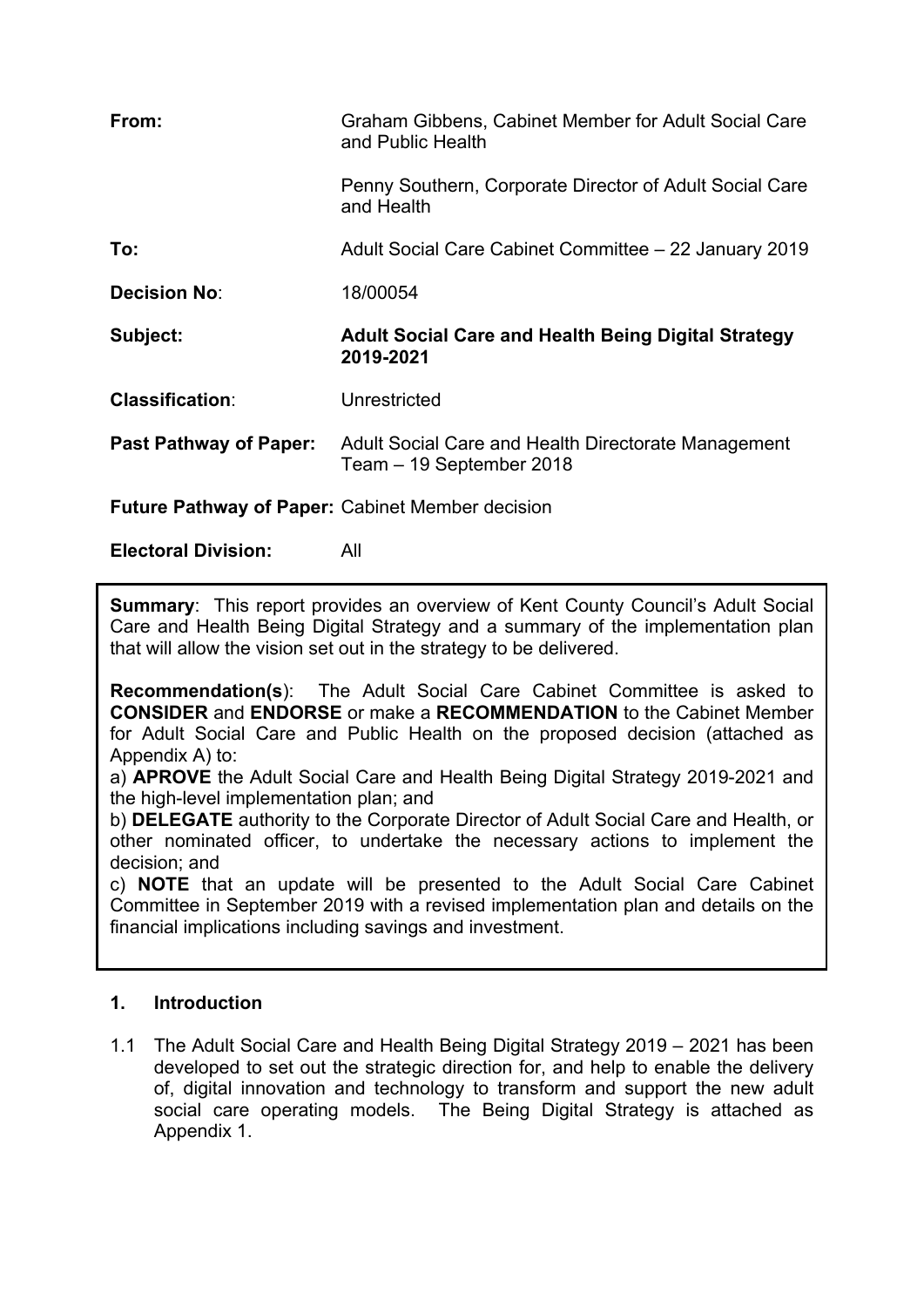- 1.2 The vision as set out in the Being Digital Strategy is to help people to achieve the best possible health and well-being outcomes, living independent and fulfilling lives in their own homes and communities by using digital innovation and technology.
- 1.3 The high level aims of the strategy are:
	- **Enabled Service Users**: embedding intelligent information and new technologies that promote individual health and wellbeing to empower people to self-manage and allow them to effectively access services
	- **Empowered Workforce**: developing a more productive, competent and confident workforce in the Council and in the care sector to use the tools and information they need to provide high quality care and support
	- **Improved Partnerships**: working closely with key partners across the county to ensure we seek opportunities to collaborate, innovate and share information to delivery better outcomes
- 1.4 There is an expectation that taking advantage of digital technology can help address some of the challenges the health and social care sector faces. These challenges include the increase in demand for services alongside less resources available to pay for services. As well as these challenges, the expectation of people who use services, and those who work in the health and social care sector is shifting towards being more digital. The Being Digital Strategy describes the changes that will be put in place over the next few years to overcome these challenges and meet expectations.
- 1.5 The Being Digital Strategy is built around five themes, and on completion of the strategy in 2021, Adult Social Care and Health will have made significant progress in achieving the following themes:
	- **People**; enabling people to do more for themselves and make use of intelligent information, tools and apps to increase their independence and improve their quality of life
	- **Place;** transforming the way services are delivered across all settings by improving connectivity and using innovative technology.
	- **Practice;** developing a more productive, capable and confident workforce by ensuring employees have the right digital tools and information and can work flexibly
	- **Product;** empowering and enabling service users to live more fulfilling and independent lives by utilising more advanced and innovative products where appropriate
	- **Partnership;** delivering better outcomes for people by enabling key partners to more easily collaborate, innovate and share information.

## **2. Strategic Statement and Strategy Alignment**

2.1 Successful delivery of the Being Digital Strategy will help to realise the objectives within the Adult Social Care and Health Your Life, Your Wellbeing Strategy 2016-2021. The strategy refers to utilising digital technology and innovation to support the new adult social care operating models, to help people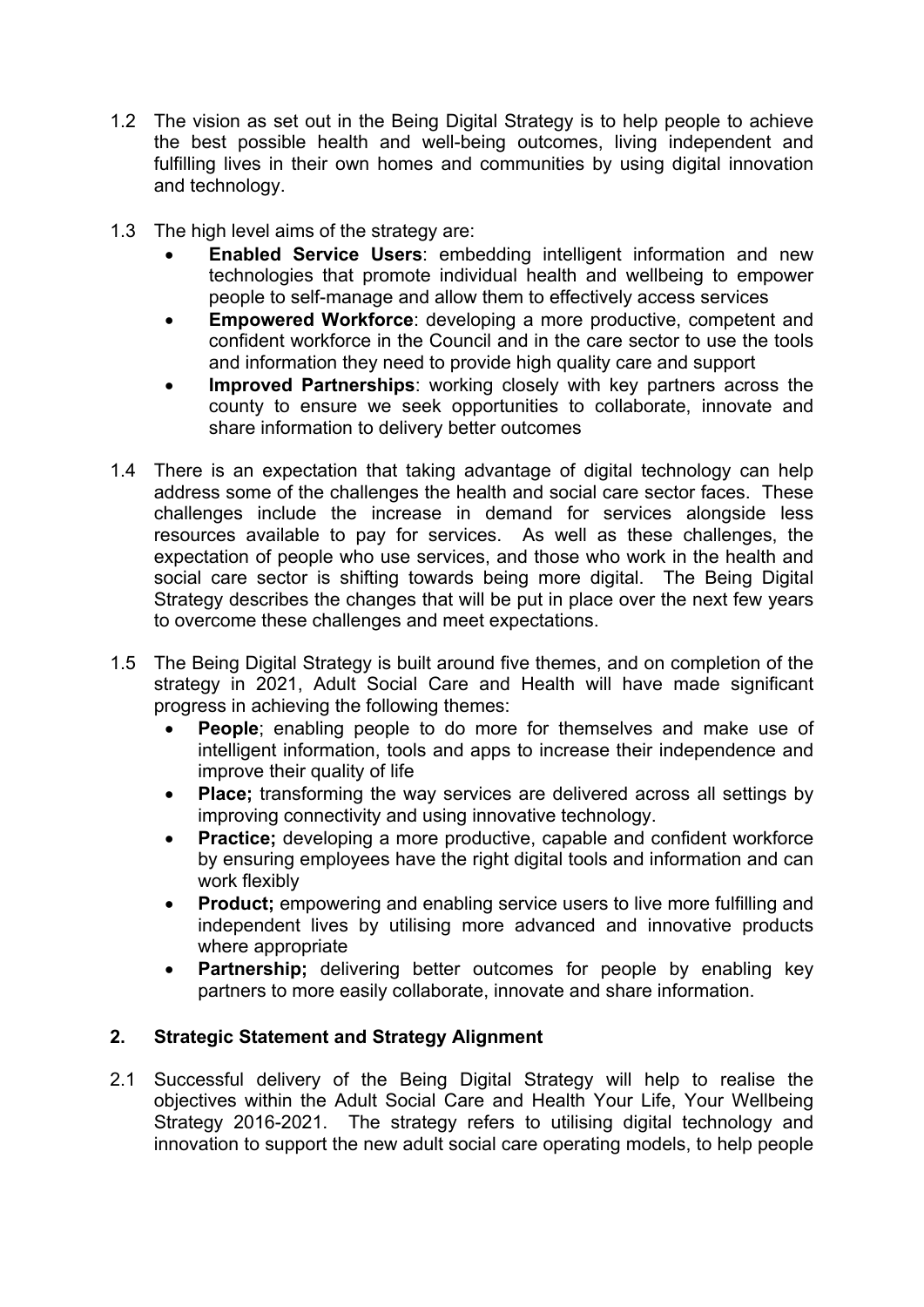to live as independently as possible and to provide them with more choice around how they access the right support.

- 2.2 The Being Digital Strategy supports the Council's strategic outcomes by supporting older and vulnerable residents to be safe and have choices to live independently.
- 2.3 The strategy also aligns to the Kent and Medway Sustainability and Transformation Partnership (STP) by considering how health and social care services could be delivered more effectively in the future to improve health and wellbeing, improve the standards of care and make better use of resources.
- 2.4 The Being Digital Strategy and high-level implementation plan recognise that work is already underway within the STP and the necessary links between the STP Digital Workstream and the Being Digital Strategy have been made. This is to ensure duplication is avoided and the best solutions can be delivered.

### **3. Strategy and Implementation Plan Development**

- 3.1 In developing the Being Digital Strategy engagement with service users and staff through innovation workshops to explore how people use technology and the gaps, has been undertaken. Work has also been undertaken with partners such as the Academic Health Science Network (AHSN) and Skills for Care in shaping the strategy.
- 3.2 The Being Digital Strategy presents the Adult Social Care and Health digital offer which will form an important part of the way services are delivered going forward. It is recognised that the aims of the strategy will need to be delivered through different platforms, both internally and externally, for example through the STP, the way services are commissioned and the new adult social care system case management system (MOSAIC).
- 3.2 The high-level implementation plan for the strategy is being developed with support from the Council's strategic technology partners, Microsoft. The plan outlines several new digital projects to be explored, alongside several existing projects, with the aim of bringing about benefits for the people of Kent, our internal and external workforce, and our partnerships.
- 3.5 The development of the strategy and implementation plan has been overseen by the Adult Social Care Being Digital Board, chaired by the Director of Adult Social Care and Health - Partnerships. The Board informally signed off the Being Digital Strategy in September 2018 and has overseen the creation of the high-level implementation plan.
- 3.4 Further work has been planned for 2019 with partners to support the care sector and service users with emerging technology. This includes a digital showcase event with Kent Integrated Care Alliance (KiCA) in February 2019 and a Kent and Medway Expo with AHSN later in the year. The project team will also explore how Engaging Kent and Healthwatch can support with engaging service users.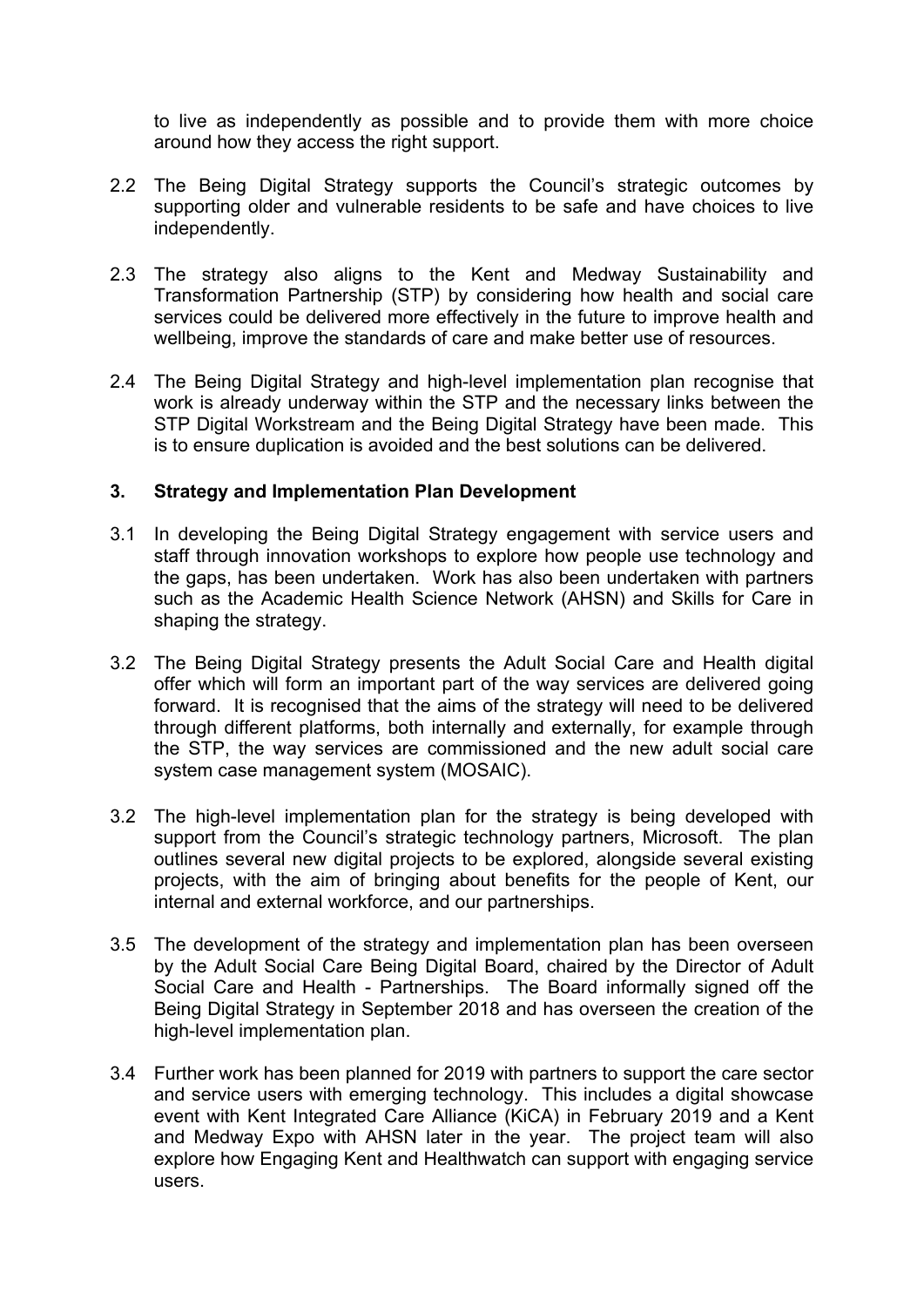# **4. Implementation Planning**

4.1 An implementation plan is being shaped, focusing on the five themes within the strategy. In summary, it is proposed that the following projects and activities be explored to support the achievement of the strategy. Some of these projects or activities are already underway or being delivered externally to the Council.

| <b>Project Title</b>                                   | Description                                                                                                                                                                                  | Proposed Activities to be explored                                                                                                                                                                                                                                          |
|--------------------------------------------------------|----------------------------------------------------------------------------------------------------------------------------------------------------------------------------------------------|-----------------------------------------------------------------------------------------------------------------------------------------------------------------------------------------------------------------------------------------------------------------------------|
| <b>Digital Front</b><br>Door                           | Providing residents of<br>Kent with better choice<br>over how they access<br>social care, improving<br>information, advice and<br>guidance and allowing<br>service users to self-<br>manage. | ASCH web-platform<br>web-chat and bot-chat<br>instant messaging<br>digital health and social care directory of<br>services<br>digital market place<br>online self-assessments<br>digital appointment management<br>$\bullet$                                                |
| <b>Digitally</b><br><b>Enabled Service</b><br>Delivery | Developing new digital<br>tools to support and<br>enhance the way<br>services are delivered.                                                                                                 | digital scheduling and rostering<br>$\bullet$<br>remote updates to records using<br>dictation<br>electronic call monitoring and lone<br>working<br>electronic signatures<br>digital outcome and goal monitoring<br>in-house electronic care and support<br>plan development |
| Technology<br><b>Enabled Care</b>                      | <b>Building on TEC Phase</b><br>1 to increase access,<br>interoperability and<br>remote working.                                                                                             | implementation of portals<br>$\bullet$<br>remote working app<br>service user app<br>$\bullet$<br>increased access to the system<br>interoperability with other systems<br>electronic provider payments                                                                      |
| Exploring<br>Assistive<br>Technology                   | Understanding how<br>assistive technology<br>can be better used to<br>support service users                                                                                                  | development of an assistive technology<br>$\bullet$<br>strategy<br>horizon scanning and testing of apps<br>and assistive technology<br>recommissioning of assistive technology<br>service                                                                                   |
| Improving<br>Performance<br>Reporting and<br>Analytics | Improving the use of<br>performance reporting<br>and analytics to support<br>better decision making.                                                                                         | implementation of new performance<br>$\bullet$<br>reports<br>implementation of predictive analytics                                                                                                                                                                         |
| Sustainability<br>and<br>Transformation<br>Programme   | Implementing a range<br>of digital projects to<br>improve the delivery of<br>health and social care<br>services.                                                                             | Kent and Medway Shared Care Record<br>with service user access<br>carers app<br>electronic discharge notices<br>shared health and care analytics<br>virtual Multi-Disciplinary Teams<br>digital shared care and support plan                                                |

4.2 Enablers such as digital skills, connectivity and equipment will also be looked at alongside the above projects.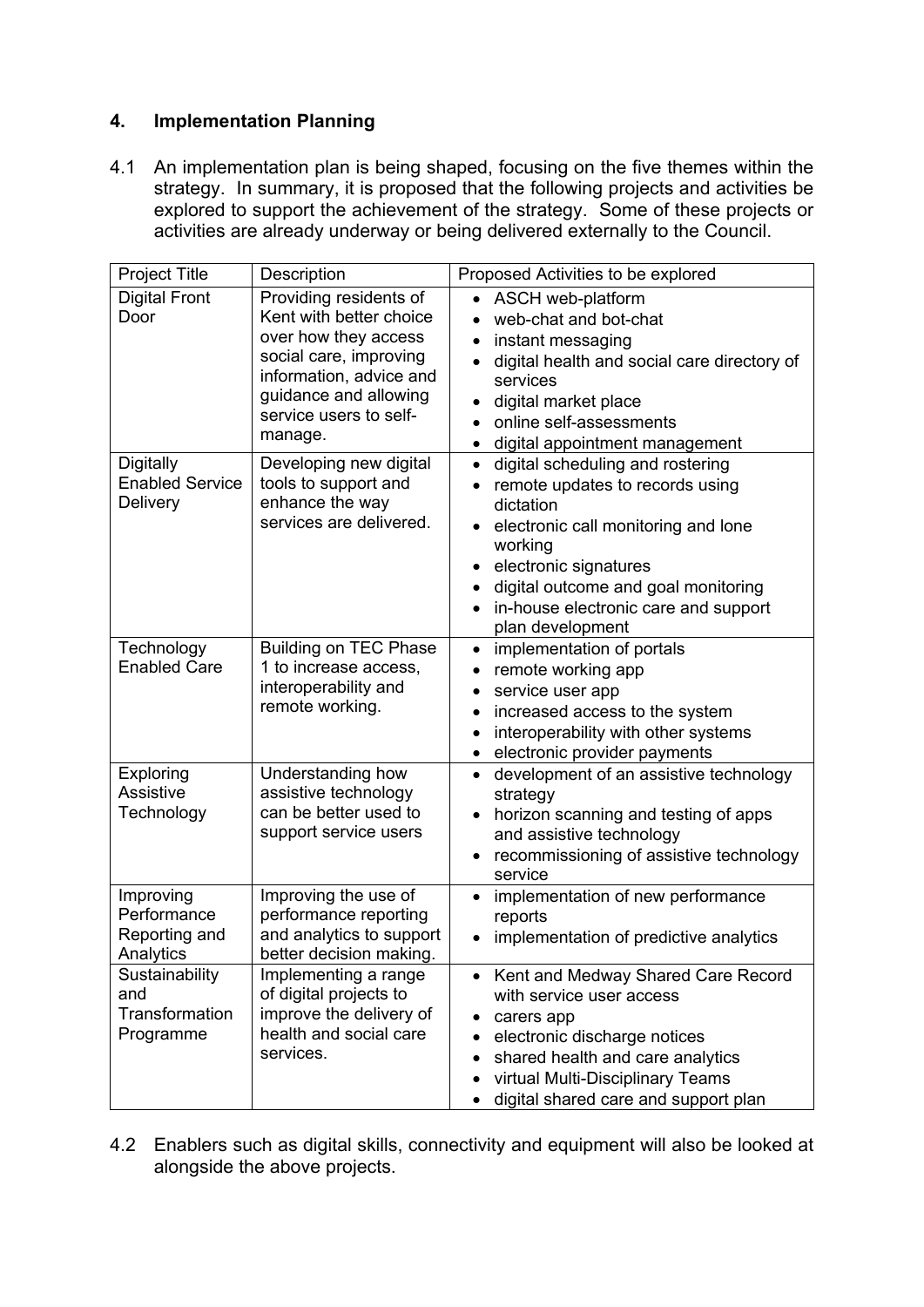4.3 If the strategy and high-level implementation plan ideas are endorsed, the project team will develop an outline business case for the new proposed projects to identify opportunities and benefits, investment and delivery options. The delivery of the implementation plan will continue to be overseen by the Being Digital Board, and individual project progression will be monitored to evidence successful delivery of the strategy.

## **5. Financial Implications**

- 5.1 There have been no financial implications in developing the strategy; however, potential financial implications including both savings and investment will be apparent throughout implementation. The potential savings opportunities and required investment for the new digital solutions will be explored through the development of an outline business case following endorsement by the Cabinet Committee. The project team will return to this Cabinet Committee in September 2019 to present details on the financial implications of the proposed projects.
- 5.2 The Design and Learning Centre continues to undertake horizon scanning for financial bidding opportunities; throughout the implementation of the digital strategy, the project team will take advantage of funding opportunities.

# **6. Legal Implications**

- 6.1 There are no legal implications associated with developing the strategy, however potential legal implications during implementation could include the Government Digital Inclusion Strategy.
- 6.2 The Government Digital Inclusion Strategy was launched to set out objectives for government and partners to reduce digital exclusion by looking at digital accessibility, connectivity and skills. This was introduced as part of the Equality Act 2010.

# **7. Equality Implications**

- 7.1 An Equality Impact Assessment has been undertaken to ensure potential negative impact on protected characteristics can be minimised. Analysis suggests that there is a low risk of negative impact, particularly around digital inclusion, to the following protected characteristic groups; age, disability, gender and race. The Equality Impact Assessment is available at Appendix 2.
- 7.2 To ensure any potential negative impact can be reduced, a digital inclusion maturity matrix tool has been developed to ensure Adult Social Care and Health can demonstrate digital inclusion through three themes; digital skills; connectivity and accessibility. This aligns to the Government Digital Inclusion Strategy.